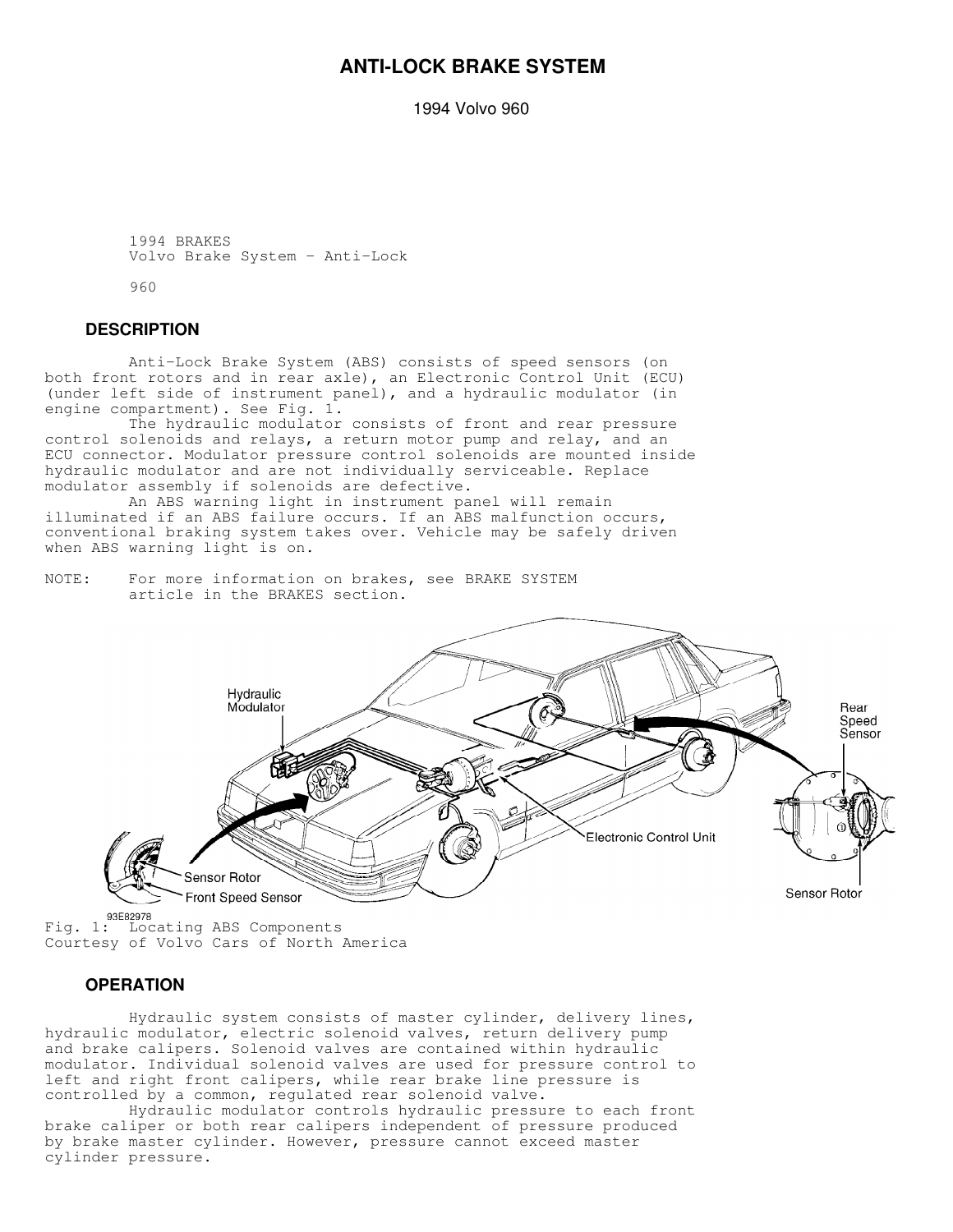If wheel lock-up is sensed by speed sensors, ECU sends signal to hydraulic modulator. Hydraulic modulator operates electric return delivery pump to reduce hydraulic pressure at brake caliper(s). This is repeated until lock-up is eliminated.

 ABS system has 2 relays (solenoid valve relay and pump motor relay), mounted on top of hydraulic modulator. Battery voltage is supplied to relays through fuse panel. ECU supplies a ground for relays when vehicle is in operation. This ECU-controlled ground supplies voltage signal from solenoid valve relay to front-control solenoid and to rear-control solenoid. Based upon speed sensor signals, ECU controls solenoid operation by supplying ground to energize individual solenoids.

 Return delivery pump motor relay closes when ground is provided through control unit. Pressure relieved by solenoid valve operation is returned to master cylinder by return delivery pump motor operation.

WARNING: See ANTI-LOCK BRAKE SAFETY PRECAUTIONS article in GENERAL INFORMATION section.

### **BLEEDING BRAKE SYSTEM**

NOTE: Use only DOT 4 grade brake fluid.

 1) Fill brake fluid reservoir to MAX level. Connect hoses to both bleed valves on left rear wheel. Submerge hoses in bottle containing brake fluid. Both hoses must be below brake fluid surface.

 2) Open bleed valves. Have an assistant slowly pump brake pedal 5 times, holding pedal down on last depression stroke. No air bubbles should be visible after last stroke. Close all bleeders.

 3) Check brake fluid level after each open-and-close cycle of bleeders. Bleed remaining wheels in the following order: right rear, left front and right front.

#### **ADJUSTMENTS**

NOTE: For adjustment information, see BRAKE SYSTEM article in the BRAKES section.

## **TROUBLE SHOOTING**

### ABS WARNING LIGHT

 ABS warning light on instrument cluster should go out after starting engine, indicating system is okay. Individual components can be tested with appropriate test equipment. See DIAGNOSIS & TESTING.

#### **DIAGNOSIS & TESTING**

## PRE-DIAGNOSIS INSPECTION

 Perform a comprehensive visual inspection of system components before testing ABS system to isolate simple failures.

## ABS REPAIR PRECAUTIONS

Observe the following precautions when performing repairs:

\* Disconnect battery or electronic components with ignition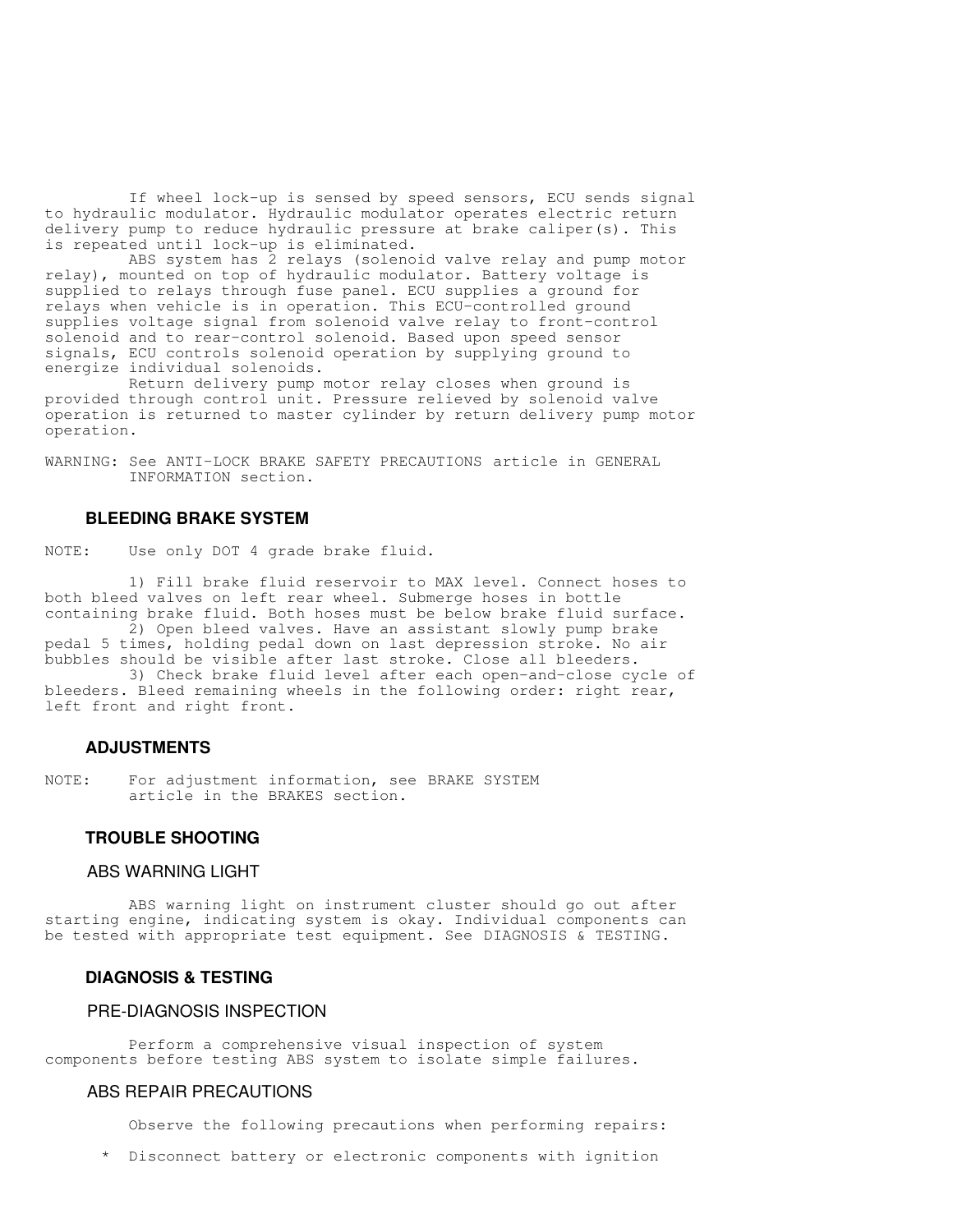switch in ON position.

- Disconnect ECU connector when arc welding on vehicle.
- \* NEVER subject ECU to temperatures greater than 180°F (82°C).
	- DO NOT Disconnect battery before charging with fast charger. DO NOT use fast charger to start engine.

NOTE: Test all ABS components and wiring before replacing ECU.

 To prepare for testing, turn ignition switch to OFF position. Remove cover from hydraulic modulator. Remove ECU connector by depressing lock spring and swinging out connector. Leave ECU connector unplugged, unless stated otherwise in testing procedure. Consult wiring diagram while performing tests. See WIRING DIAGRAMS in this article. Check ECU connector terminals only through slots in side of connector. DO NOT use more force than necessary. Connector terminal numbers are molded into side of connector. To reduce diagnostic time, test components in the following order.

### FUSES

 Check 10-amp transient surge protector fuse. Transient surge protector is clipped to ECU. See Fig. 1.

### ABS CIRCUIT TESTS

```
 Ground Circuits
```
 1) Turn ignition off. Disconnect ECU connector. See Figs. 1 and 2. Using DVOM, check resistance between ECU connector terminals No. 10, 20, 32 and 34 and ground. Resistance should be zero in all cases.

CAUTION: Never probe front of connectors. Check connectors only through slots in side of connector. DO NOT use more force than necessary. See Fig. 2.

2) If resistance is not correct, check wiring harness between ECU and ground connections. Terminals No. 10, 20, and 34 are grounded at left "A" pillar. If fault is found at terminal No. 32, retest with new solenoid valve relay. See Fig. 5.



Fig. 2: Accessing ECU Connector Test Slots Courtesy of Volvo Cars of North America

> Transient Surge Protector 1) Disconnect ECU connector. See Figs. 1 and 2. Turn ignition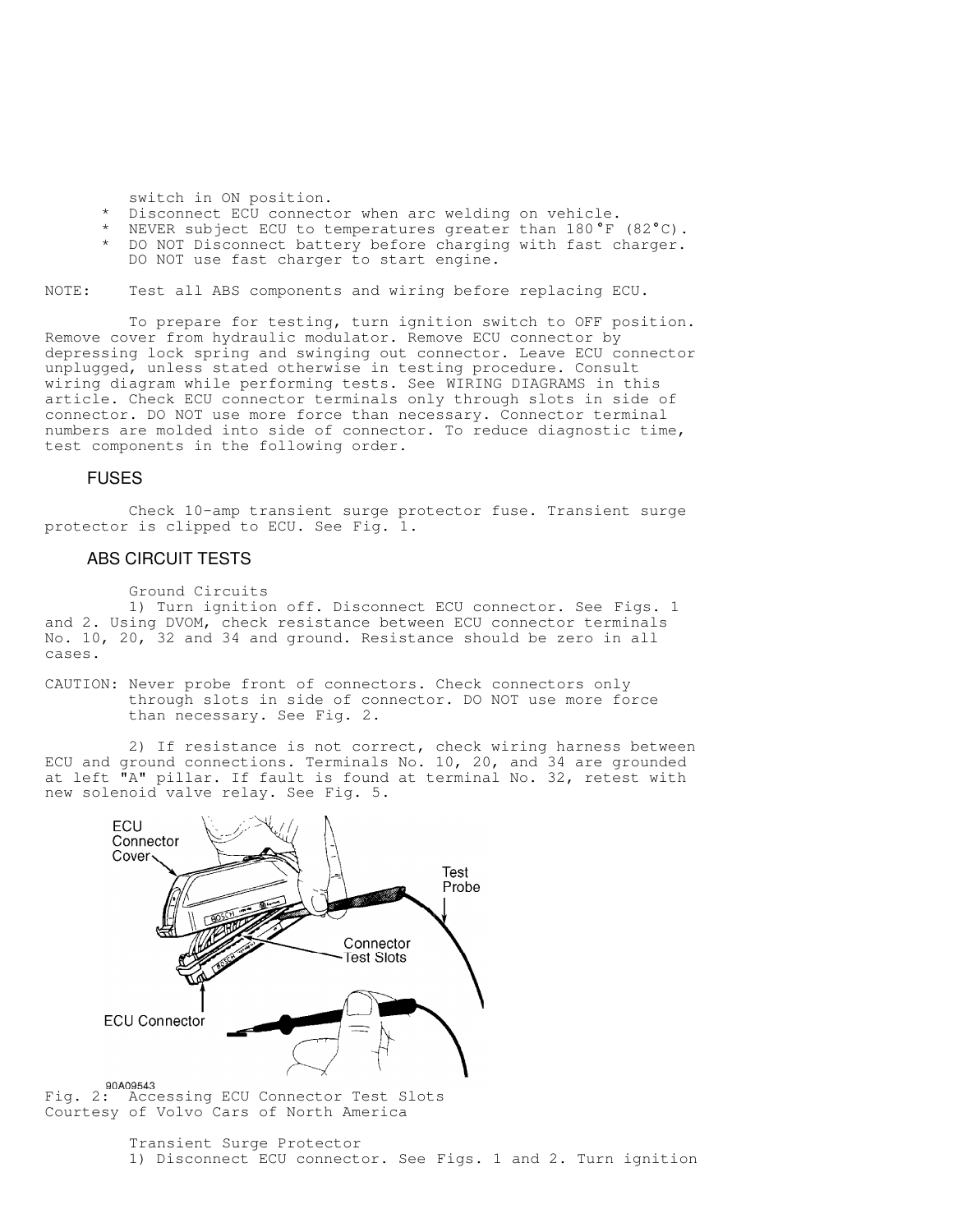on. Connect DVOM between terminal No. 1 on ECU connector and ground. DVOM should read battery voltage. If battery voltage is not present, measure voltage on transient surge protector connector. Transient surge protector is clipped to ECU.

 2) Terminals No. 1, 2, and 4 should have battery voltage. Check for continuity between terminal No. 3 and ground. If only terminals No. 1 and 4 have voltage when terminal No. 3 is grounded, replace transient surge protector.

#### ECU Power Circuits

 1) Turn ignition on. Disconnect ECU connector. See Figs. 1 and 2. Connect negative lead of DVOM to ground. Check for voltage at terminal No. 25 (while depressing brake pedal), and at terminals No. 27, 28 and 29 of ECU connector. All terminals should have battery voltage except for terminal No. 29, which should have .5-1.0 volt.

 2) If no voltage is present at the following terminals, perform appropriate repair:

- No. 25 Check brakelight switch. Replace if defective.
- No. 27 Replace defective solenoid valve relay.
- No. 28 Replace defective pump motor relay.
- No. 29 If voltage reading at terminal No. 27 is correct, voltage at terminal No. 29 should be .5-1.0 volt. If voltage at terminal No. 29 is not correct, replace solenoid relay.

Hydraulic Modulator Power Circuits

 1) Turn ignition off. Disconnect hydraulic modulator connector. Turn ignition on.

 2) Connect DVOM negative lead to ground and positive lead to hydraulic modulator connector terminals No. 6, 7, 10 and 12. DVOM should indicate battery voltage. If battery voltage is not present, perform the following repairs:

- \* No. 6 Check wire harness and fuses.
- No. 7 Attach connector to hydraulic modulator. ABS warning light should illuminate. If light does not illuminate, replace bulb.
- No. 10 Check transient surge protector fuse. If fuse is okay, replace transient surge protector.
- No.  $12$  Check wire harness and 80-amp fuse on top of right front wheelwell.

3) Turn ignition switch off. Attach connector to modulator.

## **SENSORS**

Front Speed Sensors

 1) Disconnect ECU connector. See Figs. 1 and 2. Using DVOM, check resistance between ECU connector terminals No. 4 and 6 (left sensor). Check resistance between ECU connector terminals No. 11 and 21 (right sensor). Resistance should vary from 900-2200 ohms as wheel is rotated.

 2) If resistance is not within specification, check resistance at sensor connectors on suspension tower in engine compartment. If resistance is within specification, repair wiring harness to ECU. If resistance is not within specification, replace sensor. See Fig. 3.

 3) Check pulse wheels for damage. Maximum radial run-out is . 006" (.15 mm).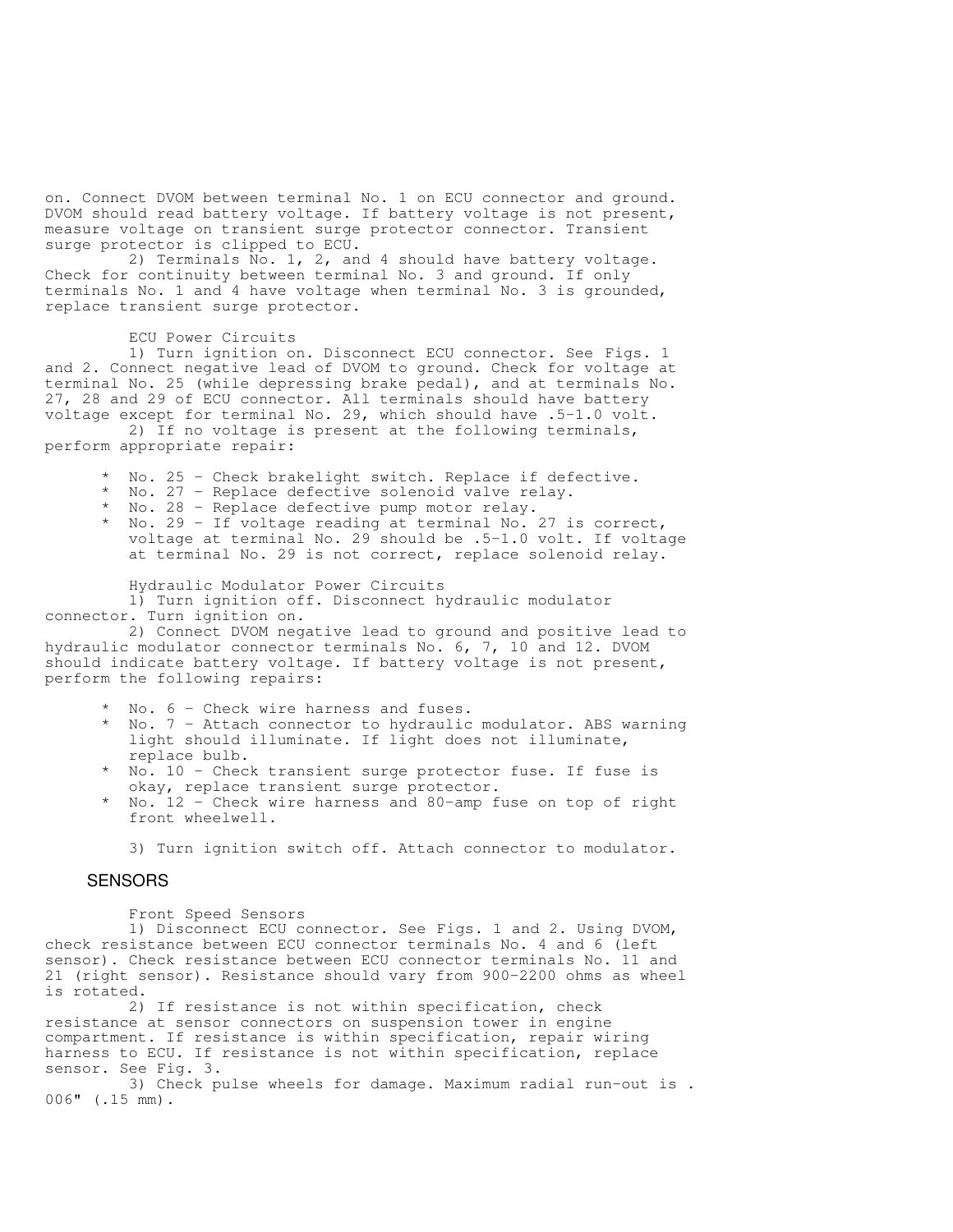

Fig. 3: Locating ABS Front Speed Sensor Courtesy of Volvo Cars of North America

Rear (Axle) Speed Sensor

 1) Disconnect ECU connector. See Figs. 1 and 2. Connect DVOM between ECU connector terminals No. 7 and 9. Resistance should vary from 600-1600 ohms as rear wheels are rotated.

 2) If resistance is not within specification, check sensor resistance at sensor connector at fuel filler pipe in trunk. If resistance is within specification, repair wiring harness to ECU. If resistance is not within specification, replace sensor. See Fig. 4.

 3) On vehicles without multi-link axle, if gap between sensor and pulse wheel is greater than .007" (.2 mm) or has damaged teeth, sensor gives incorrect signals and must be replaced.



**Fig. 4:** Locating ABS Rear Speed Sensor Courtesy of Volvo Cars of North America

**SOLENOIDS**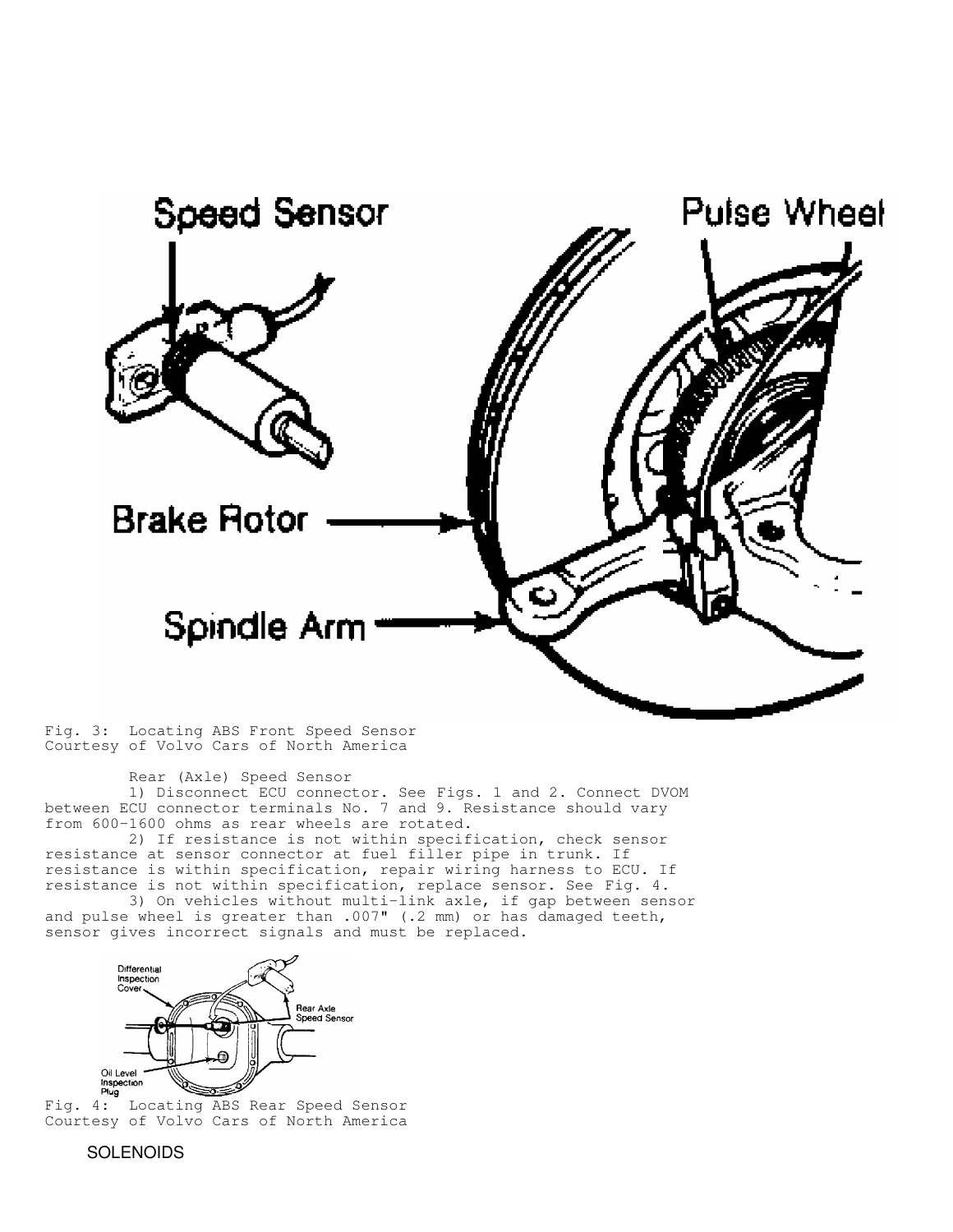#### Hydraulic Modulator

 1) Turn ignition off. Disconnect ECU connector. See Figs. 1 and 2. Connect DVOM between ECU connector terminals No. 32 and 2 to check left front control solenoid. Connect DVOM between ECU connector terminals No. 18 (rear control solenoid) and No. 35 (right front control solenoid). Resistance should be .7-1.7 ohms.

 2) If resistance is not within specification, unplug hydraulic modulator connector. Test resistance between hydraulic modulator terminal No. 4 (ground) and hydraulic modulator terminals No. 1, 3, and 5. If readings are within specification, repair ECU wiring harness to modulator. If readings are not within specification, replace hydraulic modulator. See HYDRAULIC MODULATOR under REMOVAL & INSTALLATION.

### RELAYS

Return Pump Motor Relay

 1) Disconnect ECU connector. See Figs. 1 and 2. Turn ignition on. Connect jumper wire between ECU connector terminal No. 28 and ground.

NOTE: Relay should not remain grounded for more than 2 seconds, or damage to relay may occur.

 2) Simultaneously measure voltage across connector terminal No. 14 and ground. Battery voltage should be present. If hydraulic modulator does not function, check wiring from ECU connector to modulator. If wiring is not faulty, replace and retest relay. See Fig. 5.



Fig. 5: Identifying Hydraulic Modulator Assembly Courtesy of Volvo Cars of North America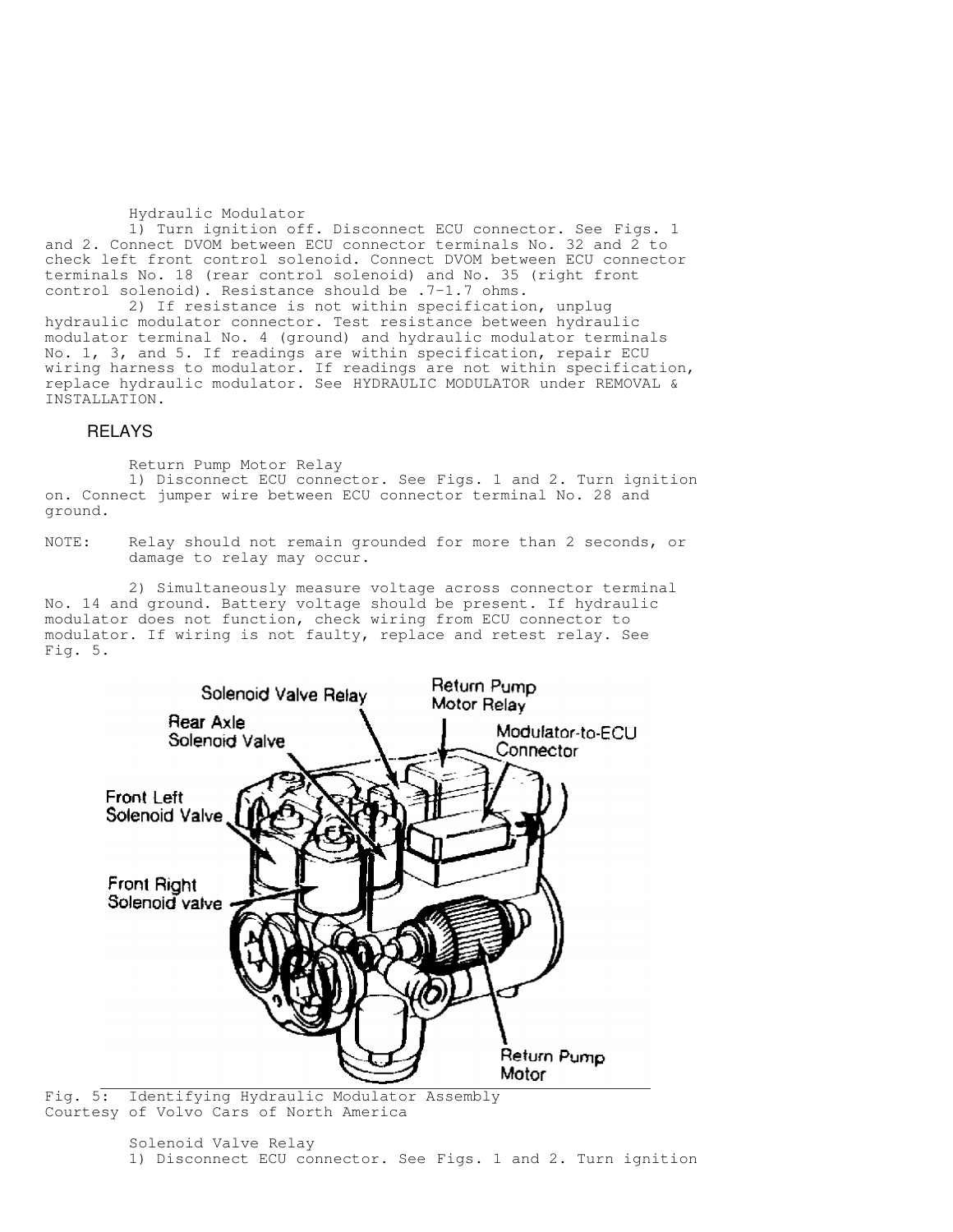on. Connect DVOM between ground and terminal No. 32 of ECU connector. Connect jumper wire between ECU connector terminal No. 27 and ground.

 2) Solenoid valve relay should switch on and DVOM should read battery voltage. If solenoid valve is inoperative and DVOM does not read battery voltage, check wiring harness from ECU connector and hydraulic modulator. If wiring is not faulty, replace relay and retest. See Fig. 5.

### ELECTRONIC CONTROL UNIT

 If all other ABS components test okay, replace ECU with known good unit and check ABS operation.

# **REMOVAL & INSTALLATION**

### ELECTRONIC CONTROL UNIT

Removal & Installation

 1) Disconnect negative battery cable. Remove lower dash panel and knee bolster from under steering column. ECU is located behind upper left instrument panel, strapped into vertically-mounted bracket. See Fig. 1.

 2) Release strap buckle and pull ECU down and out. Unplug connector without bending terminal pins. See Fig. 2. To install, reverse removal procedure.

### HYDRAULIC MODULATOR

Removal & Installation

 1) Disconnect negative battery cable. Remove cover from hydraulic modulator, located on right inner fender panel. See Fig. 1. Remove solenoid valve and return pump relays from modulator. See Fig. 5. Unplug modulator harness connector.

 2) Disconnect ground strap from connector end of modulator. Carefully clean and remove brake line connections, noting position of lines on modulator. Remove nuts from rubber modulator mounts.

 3) Place rags under hydraulic modulator to collect brake fluid. Disconnect brake lines. Remove hydraulic modulator. To install, reverse removal procedure. See BLEEDING BRAKE SYSTEM.

#### SPEED SENSORS

 Removal & Installation (Front Speed Sensor) 1) Locate sensor wires at sensor. See Fig. 3. Follow sensor wire to connector on spring tower. Disconnect sensor wires from

connector. Pull wires through wheel arch and release from clamps. 2) Unbolt sensor from inboard side of spindle arm. Remove sensor. Before installing, coat speed sensor with small amount of Grease (1 161 037-5). To complete installation, reverse removal procedure.

 Removal (Rear Speed Sensor Straight Axle) Follow sensor wires from sensor to connector. See Fig. 4. Cut shrink tubing from connector (if applicable). Unplug connector. Pull sensor wiring from below vehicle. Unbolt sensor from differential cover. Remove sensor.

 Installation To install, reverse removal procedure. Tighten sensor bolt to 8-12 ft. lbs. (11-16 N.m).

Removal (Rear Speed Sensor Multi-Link Axle)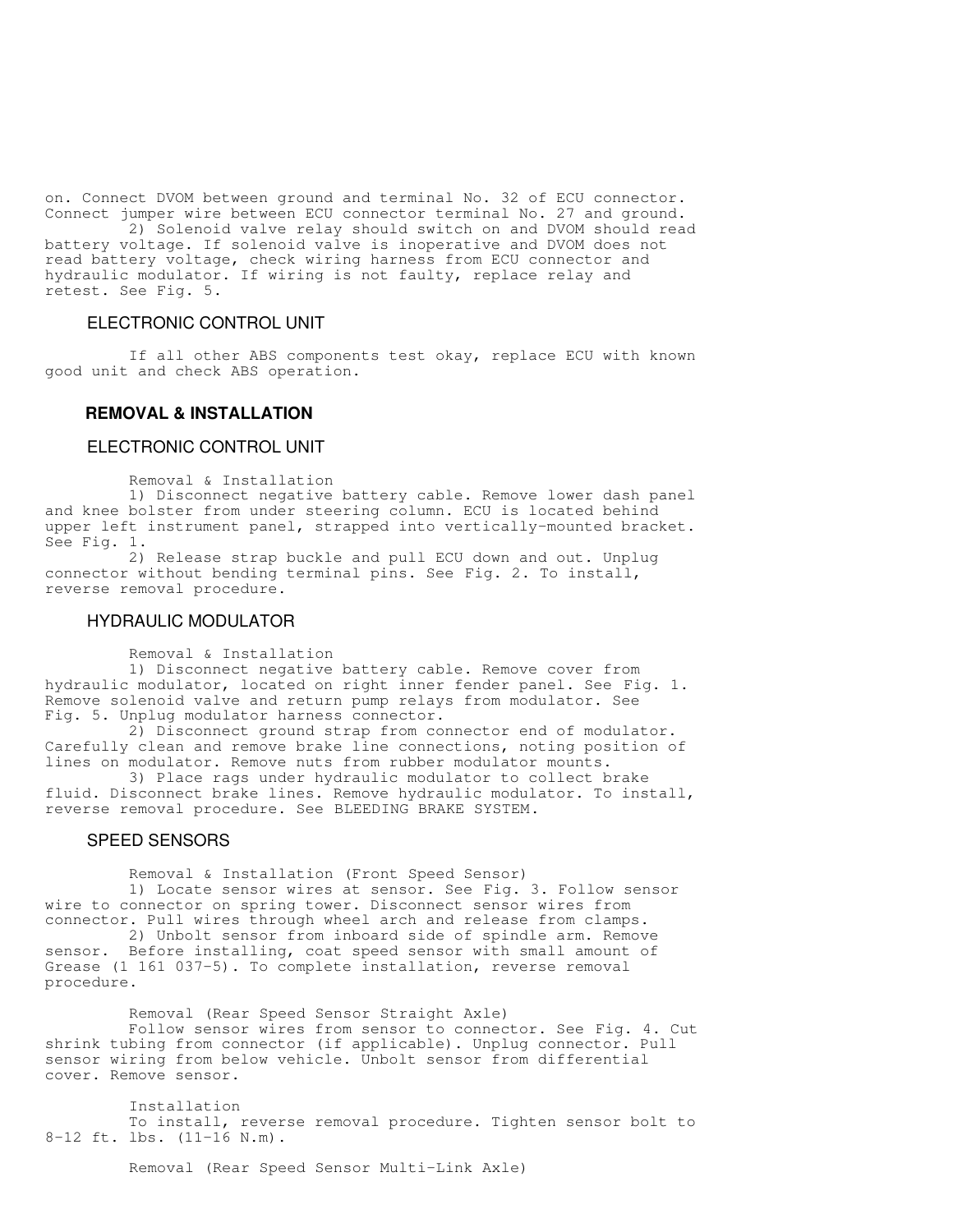1) Remove spare tire. Fold carpet back to expose fuel filler pipe. Follow sensor wires from sensor. Cut shrink tubing from connector (if applicable). Disconnect connector. Press out sensor cable and rubber grommet.

 2) Raise and support rear axle. Remove 4 bolts holding axle to body. Slightly lower rear axle. Disconnect right parking brake cable to allow access to sensor. Clean area around sensor. Remove sensor.

#### Installation

 To install, reverse removal procedure. Tighten sensor screws to 8-12 ft. lbs. (11-16 N.m). Tighten rear axle-to-body bolts to 52 ft. lbs. (70 N.m), and then tighten bolts an additional 70 degrees.

### SENSOR ROTOR

#### Removal

 Raise and support vehicle. Remove wheel assembly. Remove 2 caliper retaining bolts. Remove caliper and hang aside. Remove brake rotor. Place thumb on bearing so it does not fall out, and pull off sensor rotor.

#### Installation

 1) Press new sensor rotor onto hub. Slide sensor rotor onto spindle. Install outer wheel bearing and nut. Tighten nut to 42 ft. lbs. (57 N.m) while turning rotor. Loosen nut 1/2 turn. Ensure outer bearing inner race is not stuck. Tighten nut finger tight, then tighten nut to closest hole and insert cotter pin.

the contract of the contract of the contract of the contract of the contract of the contract of the contract of

the contract of the contract of the contract of the contract of the contract of the contract of the contract of

 2) Install brake rotor. Install brake caliper using new attaching bolts. Tighten caliper bolts to specification. See TORQUE SPECIFICATIONS. To complete installation, reverse removal procedure.

## **TORQUE SPECIFICATIONS**

TORQUE SPECIFICATIONS TABLE

| Application                                                                                                                                                                                                                                                                                                                                                       |  | Ft. Lbs. (N.m) |
|-------------------------------------------------------------------------------------------------------------------------------------------------------------------------------------------------------------------------------------------------------------------------------------------------------------------------------------------------------------------|--|----------------|
| Front Caliper Mounting Bolts $\ldots \ldots \ldots \ldots \ldots \qquad 74$ (100)<br>Front Wheel Bearing Nut $\ldots \ldots \ldots \ldots \ldots \ldots$ 42 (57)<br>Master Cylinder Mounting Bolts  22 (30)<br>Rear Axle-To-Body Bolts  52 (70)<br>Sensor Bolt/Screw  8-12 (11-16)<br>Wheel Lug Nuts $\dots\dots\dots\dots\dots\dots\dots\dots\dots\dots$ 63 (86) |  |                |

### **WIRING DIAGRAMS**